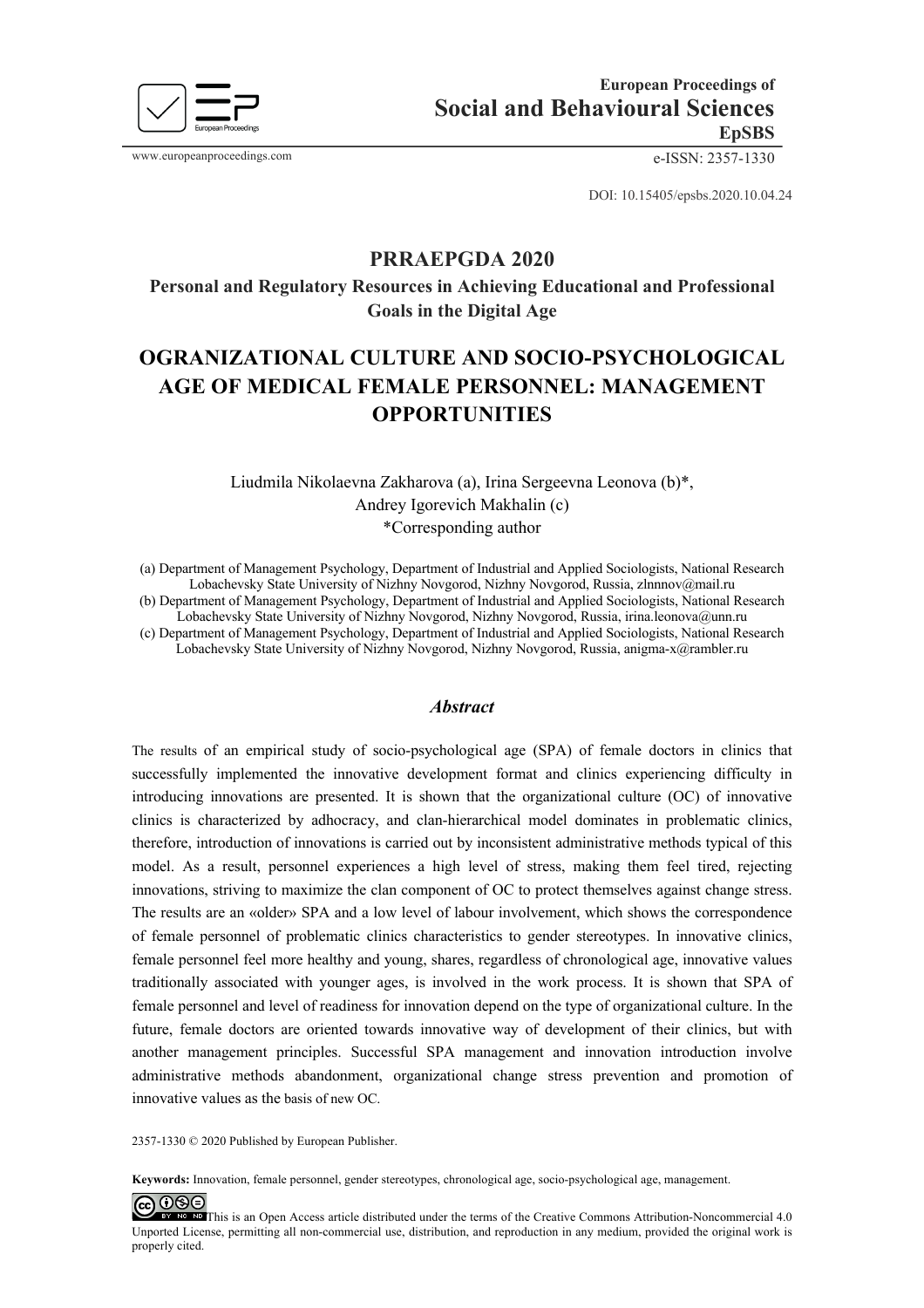# **1. Introduction**

Approaching of new technological order changes the already complex modern labour market. New industry economy 4.0 requires employees who are personally involved in labour process, showing responsibility, initiative, developing themselves along with labour process, taking responsibility for continuous professional development, including sphere of new information technologies use (Fossen & Sorgner, 2019).

New trends in world economic development are reflected in strategic plans for innovative development of Russian economy. At the same time, Russia takes only 46th place in the global innovation ranking (Index, 2019). Under new conditions, complicated position of women in labour market is becoming more complicated. Gender stereotypes live in society, according to which women cannot be successful in many professions, they bring excessive emotionality, orientation to interpersonal relationships into organization's life, women are more conservative, not prone to changes, have lower labour productivity (Burkley et al., 2016; Castellano et al., 2019). Age stereotypes are no less strong, according to them, older employees resist organizational changes, are immune to the new, are prone to stress and tiredness, are more often sick (Obuhova et al., 2003; Posthuma, 2009; Zaniboni et al., 2019). All these characteristics are reminiscent of gender stereotypes, strengthen them in eyes of decisionmakers, are in great conflict with qualities of employee that are in demand in innovative society.

## **2. Problem Statement**

Healthcare is one of the most important areas of socio-economic development of any society. The infrastructure for digital medicine development is actively being created in Russia. Next step is the introduction of blockchain, AI, neural interfaces into medical field. At the same time, Skolkovo experts note a number of barriers that hinder digital medicine introduction. Among them are fragmentation and resistance of professional environment, distrust of patients, and lack of willingness to accept innovations (Gordeeva, 2018). Traditionally, many women work in healthcare, including the elderly. Naturally, questions arise about the role of gender factor restraining innovative development of the industry.

Today it is clear that chronological age loses its explanatory power while evaluating personnel. Researchers' attention is shifting towards psychological and SPA (Obuhova et al., 2003; Staudinger, 2015, Zakharova et al., 2018). The situation in healthcare sector makes research and development in management field challenging in terms of changing technological patterns, training new personnel, and correspondent doctors' professional and psychological readiness. Coexistence of innovative medical companies and those with difficult transition to innovative format allows a comparative analysis of female staff characteristics and organizational conditions.

## **3. Research Questions**

1. Are there any differences in psychological characteristics related to socio-psychological age?

2. What organizational conditions are factors affecting the socio-psychological age of female staff of medical companies?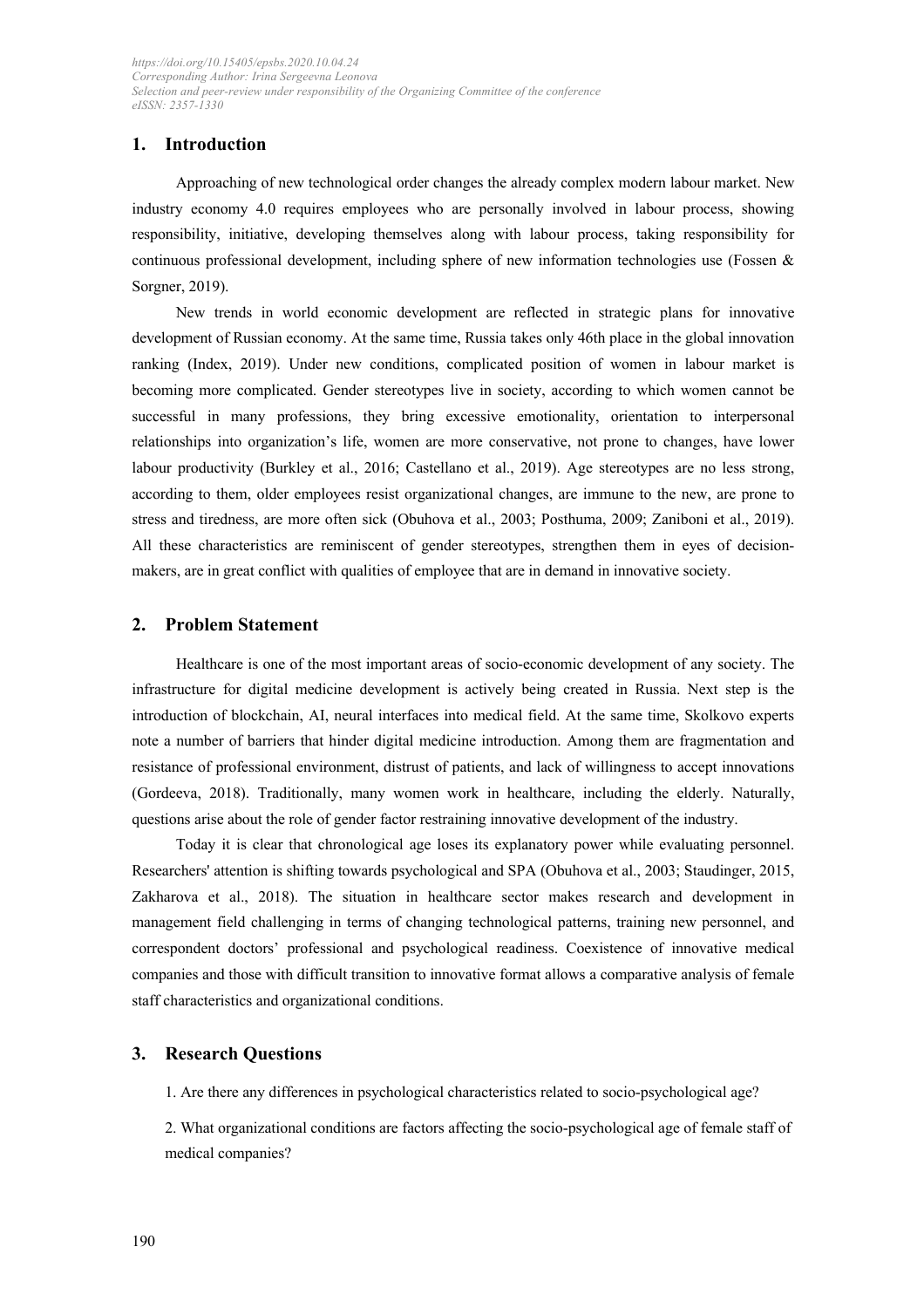# **4. Purpose of the Study**

To reveal the relationship between SPA indicators of female medical personnel in companies with different involvement in innovative processes. Clinics, as empirical research basis, are selected by following criteria: similar period of existence, different involvement in innovative processes and OC's compliance with company's innovation level. Two clinics successfully overcame difficulties of transitioning to innovative-market development format (innovative clinics), the other two have many years of modernization difficulties (ordinary clinics). Ordinary clinics management poses the challenges of innovative development, but experiences significant resistance from staff.

### **5. Research Methods**

Diagnostic method of OC and value of personnel organizational and cultural preferences (Cameron & Quinn, 2011), Kessler distress scale (Kessler et al., 2002), author's questionnaire that combines questions with direct scaling method. The questionnaire includes questions to identify the characteristics of staff SPA and its organizational psychophysiological determinant - introducing innovations stress (Caesens et al., 2017). Self-assessment of fatigue and health status as first aging signs (Magalhaes & Passos, 2018), as well as assessment of age-related self-awareness, were studied as indicators of SPA. At the time of study and for a five-year period, professional self-identifications were used as labour activity involvement indicators (Kuhn & McPartland,1954).

Respondents: 105 doctors of two ordinary municipal clinics and 105 doctors of two innovative clinics in the age range of 28 - 70 years. All respondents are women with at least three years of experience in company, which means full adaptation to organizational conditions.

# **6. Findings**

Table 1 shows that in ordinary and innovative clinics there are statistically significant OC differences. Ordinary companies are characterized by clan-hierarchical OC with minimal innovative component; in innovative companies there is market-innovative OC with significant clan component, which is typical for Russian companies (Zakharova et al., 2017). Values to be strengthened according to the personnel assessment is another important indicator. The data prove that ordinary clinic staff wishes to strengthen OC clan component from 37 % to 45 %. Another important change is associated with a decrease in hierarchy from 29 % to 19 %. Innovative and market OC components are not of practical interest to staff. This is a result of the administrative methods use while changing the organization's path towards the innovative one. Well established OC clan component makes so that team strives for cohesion and mutual support, preserving existing relations, resisting administrative pressure.

| <b>Clinics</b> |           |                      |           |      |        |                  |           |        |           |            |        |                           |       |                   |             |             |
|----------------|-----------|----------------------|-----------|------|--------|------------------|-----------|--------|-----------|------------|--------|---------------------------|-------|-------------------|-------------|-------------|
|                | S/E       | <b>OC</b> components |           |      |        |                  |           |        |           |            |        |                           |       |                   |             |             |
|                | of<br>age | $\mathbf C$          |           | A    |        | M                |           | H      |           | <b>FLA</b> |        | <b>FOC</b>   PWB   Stress |       | S/E<br><b>SCS</b> | <b>lcur</b> | <b>Ipro</b> |
|                |           | Cur                  | <b>PS</b> | Curl |        | PS   <b>C</b> ur | <b>PS</b> | Cur    | <b>PS</b> |            |        |                           |       |                   |             |             |
| Ordinary       | 5.2       | 37                   | 45        | 14   |        | 20               | 19        | 29     | 19        | 7.0        | 5.8    | 3.3                       | 26.2  | 2.0               | 1.4         | 0.8         |
| Innovative     | $-4.7$    | 21                   | 31        | 28   | 30     | 31               | 22        | 20     | 17        | 5.8        | 4.3    | 4.5                       | 18.7  | 3.3               | 2.3         | 2.0         |
| IU             | *         | **                   | $\ast$    | **   | $\ast$ | $*$              | ۰         | $\ast$ | -         | $\star$    | $\ast$ | *                         | $* *$ | $\ast$            | $\star$     | $**$        |

**Table 1.** Features of the OC, characteristics of SPA and its effects in ordinary and innovative clinics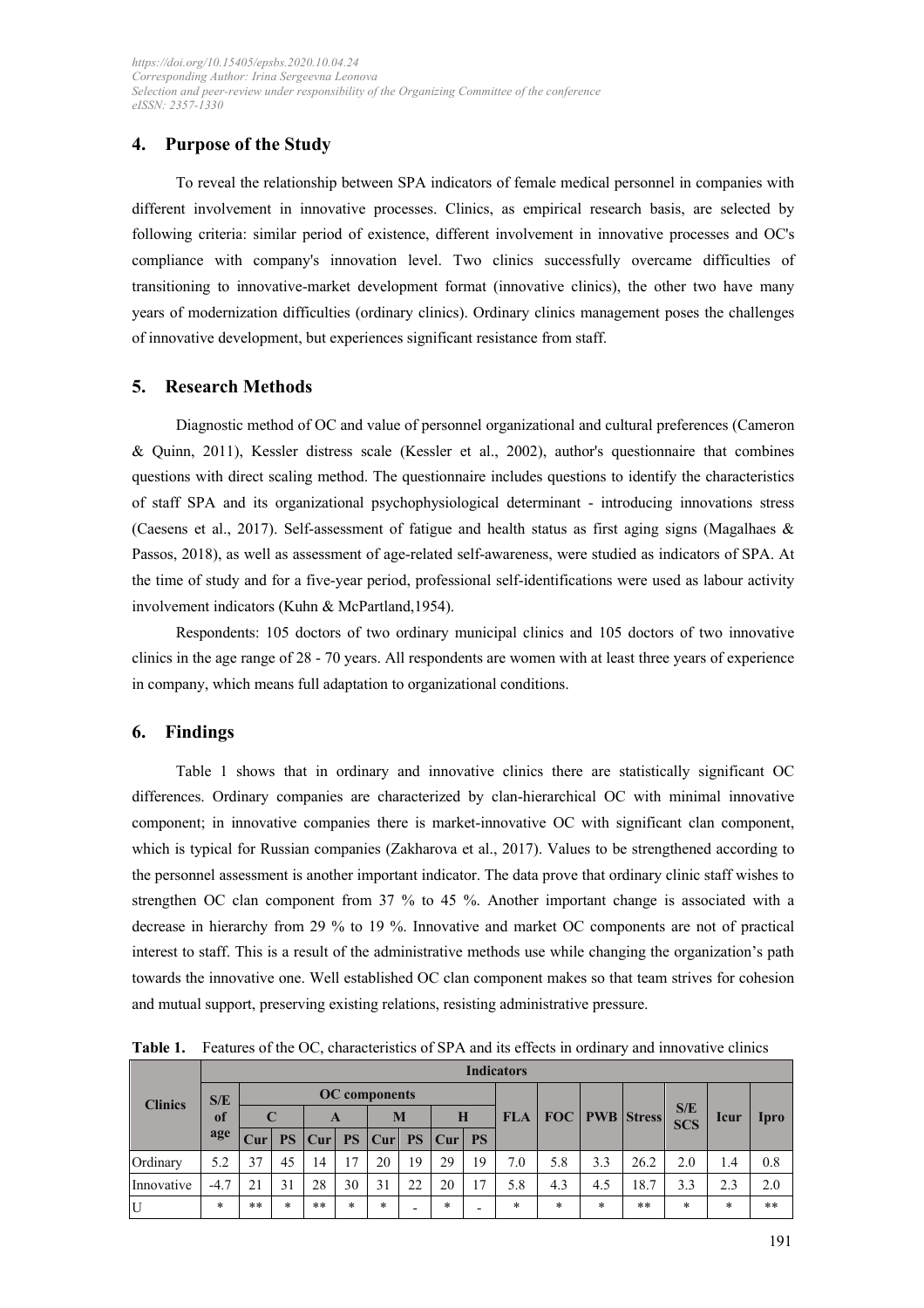Tables 1-3: S/E-self-esteem, AgeD-the difference between chronological age and self-esteem of age; C-clan, A-adhocracy, M-market, H-OC hierarchical components, Cur-the current state of PS-the preferred state; FLA-fatigue from labour activity; FOC-fatigue from organizational conditions; PWBpsychological well-being in the workforce; SCS-state of cardiovascular system; Icur-current, Iproprospective involvement in labour activity (in 5 years); statistical significance of differences by the criterion U-Mann-Whitney, \*-p  $\leq 0.05$ ; \*\*-p  $\leq 0.01$ ,--no statistically significant differences

In innovative clinics, situation is fundamentally different. The team wants to maintain the existing innovation level, reducing internal competition level dictated by market component, and to increase role of relations, equating them with innovation. Noteworthy are two facts. The first is that women value clan component higher than men (Zakharova et al., 2018), and the second is that desired hierarchy level practically does not differ in companies of both types, so the level of 17 % -19 % is sufficient for successful innovative development. So, female staff in the market-innovative OC is fully committed to innovative values that contradicts the existing gender stereotypes.

The data show that doctors are more tired using traditional technologies, having statistically higher fatigue level from organizational conditions than in innovative clinics. This fatigue is caused by administrative pressure and more severe stress experienced by ordinary clinicians. On average, this level is 26.2 points which is high (Kessler et al., 2002). Natural consequence of high stress level is significantly worse state (by self-assessment) of cardiovascular system. As a result, ordinary clinics female doctors feel older than their chronological age by an average of more than five years, and female doctors of innovative clinics feel younger by an average of almost five years. Doctors of innovative clinics not only have better physical condition, but also feel much better in team than doctors in ordinary clinics. As a result, they are significantly more involved in labour activity, both at the time of study and for a five-year period, than is typical for ordinary clinics. The Tables 2 and 3 data reveals OC regulatory role in relation to SPA characteristics and labour involvement.

| <b>Indicators</b> |                | 1      | 3      | $\overline{\mathbf{4}}$ | 5      | 6      | 7      | 8      | 9      | 10     | 11     | 12     | 13     | 15     | 16  | 17  |
|-------------------|----------------|--------|--------|-------------------------|--------|--------|--------|--------|--------|--------|--------|--------|--------|--------|-----|-----|
| Age               | 1              |        |        |                         |        |        |        |        |        |        |        |        |        |        |     |     |
| AgeD              | 3              | $-.41$ |        |                         |        |        |        |        |        |        |        |        |        |        |     |     |
| CCur              | $\overline{4}$ | .08    | .07    |                         |        |        |        |        |        |        |        |        |        |        |     |     |
| <b>CPS</b>        | 5              | .10    | .40    | .19                     |        |        |        |        |        |        |        |        |        |        |     |     |
| ACur              | 6              | .07    | $-.06$ | $-.53$                  | $-.09$ |        |        |        |        |        |        |        |        |        |     |     |
| <b>APS</b>        | $\tau$         | .04    | $-.45$ | $-25$                   | $-.69$ | .31    |        |        |        |        |        |        |        |        |     |     |
| MCur              | 8              | $-.10$ | $-.01$ | $-.55$                  | $-.26$ | .31    | .33    |        |        |        |        |        |        |        |     |     |
| <b>MPS</b>        | 9              | -.11   | $-.13$ | $-.06$                  | $-.71$ | .07    | .30    | .19    |        |        |        |        |        |        |     |     |
| HCur              | 10             | $-.00$ | .01    | $-26$                   | .14    | $-.34$ | $-.22$ | $-.43$ | $-.21$ |        |        |        |        |        |     |     |
| <b>HPS</b>        | 11             | .00    | $-.11$ | $-.22$                  | $-.32$ | $-.09$ | $-.07$ | $-.05$ | $-.12$ | .34    |        |        |        |        |     |     |
| <b>FLA</b>        | 12             | $-.13$ | .59    | .10                     | .31    | $-.12$ | $-.39$ | $-.14$ | $-.15$ | .13    | .04    |        |        |        |     |     |
| <b>FOC</b>        | 13             | $-.27$ | .55    | .18                     | .16    | $-.22$ | $-.25$ | $-.27$ | $-.23$ | .20    | .20    | .57    |        |        |     |     |
| <b>Stress</b>     | 15             | $-16$  | .33    | .11                     | .44    | $-.23$ | $-.40$ | $-.16$ | $-.31$ | .19    | $-.06$ | .33    | .31    |        |     |     |
| S/E SCS           | 16             | $-.13$ | $-.05$ | $-.11$                  | $-.43$ | .08    | .28    | .11    | .38    | $-.08$ | .05    | $-.28$ | $-.06$ | $-37$  |     |     |
| Icur              | 17             | $-.08$ | $-.10$ | $-.11$                  | $-.42$ | .03    | .43    | .18    | .39    | $-.02$ | $-.11$ | $-.22$ | $-.20$ | $-.19$ | .30 |     |
| Ipro              | 18             | $-.08$ | $-.19$ | .02                     | $-.51$ | $-.15$ | .29    | $-.00$ | .45    | .05    | .00    | $-.21$ | $-.23$ | $-.23$ | .34 | .59 |

**Table 2.** Correlations between indicators of SPA, stress and involvement of female staff in ordinary clinics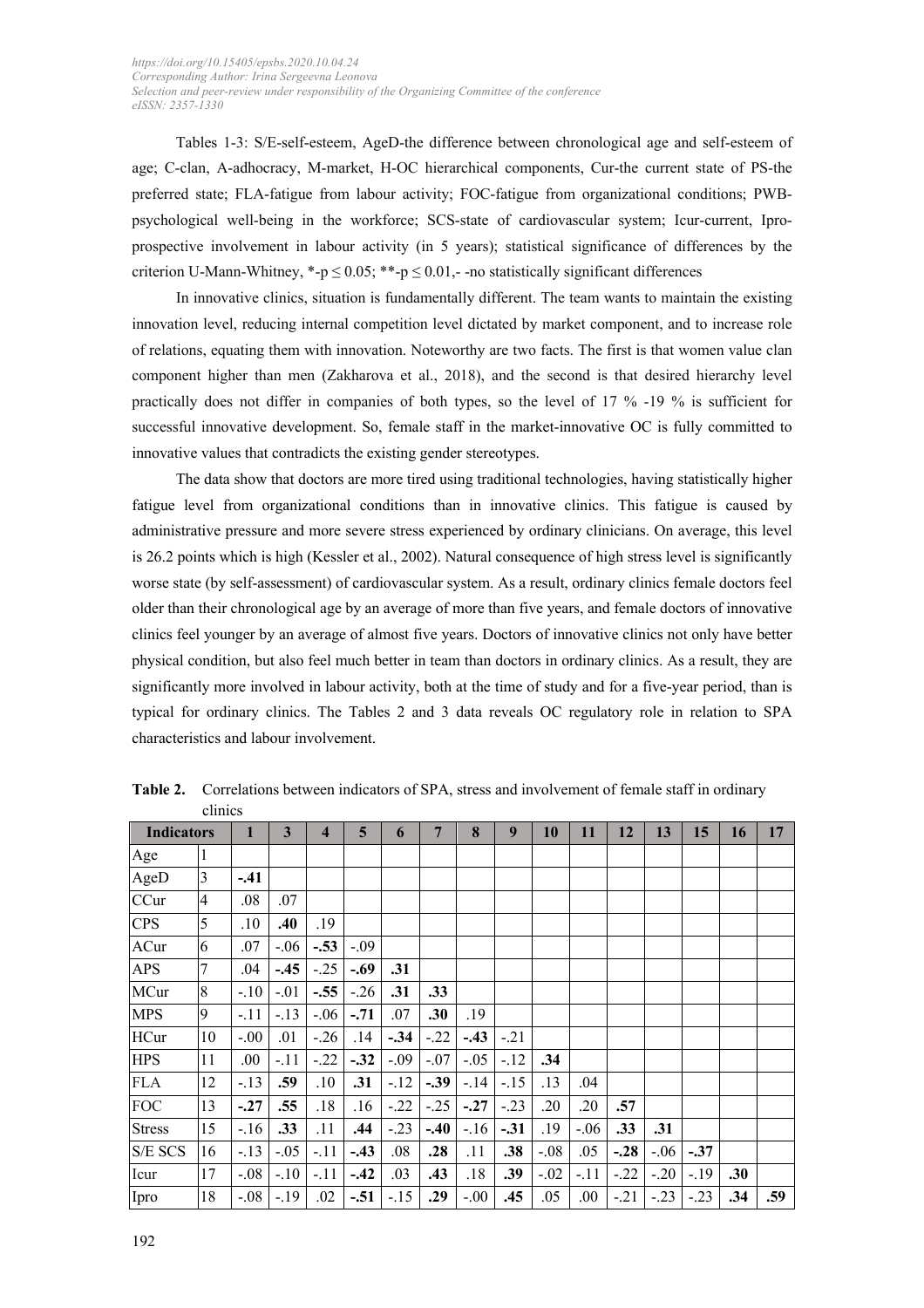#### Tables 2 and 3 highlight statistical significant correlation coefficients.

Table 2 shows that transition of ordinary clinics to innovative format is constrained by existing OC and related management methods, but doctors realize the need for change. Constraints include organizational stress. Its growth causes increased fatigue ( $r = .33$  and  $r = .31$ ), deterioration in well-being (cardiovascular system) ( $r = .55$ ) and a feeling of an older age than chronological one ( $r = .33$ ), desire to strengthen OC clan component  $(r = .44)$ . The effect of stress on cardiovascular system is known. Stress experienced by doctors is so strong that doctors' involvement at the time of study and in the future is associated with cardiovascular system conditions ( $r = .30$  and  $r = .34$ ).

At the same time, the growth of relevant and promising labour involvement is associated with the growth of the innovative and market component of OC ( $r = .43$  and  $r = .29$ , (r.39 and  $r = .45$ , respectively). But this is a perspective. The real situation is different: the build-up of adhocratic and market components contradicts the clan component ( $r = -.53$  and  $r = -.55$ ), which doctors see as protection against the applied methods of introducing innovations. Both at present and in the future, labour involvement is constrained by the clan component of OC:  $(r = -.42)$  and  $(r = -.51)$ . The growth of innovative and market components is constrained by the hierarchy of OC:  $(r = -.34$  and  $r = -.43)$ .

| <b>Indicators</b> |                | 1      | 3      | 4      | 5      | 6      | $7\phantom{.0}$ | 8      | 9      | 10     | 11     | 12     | 13     | 15     | 16  | 17  |
|-------------------|----------------|--------|--------|--------|--------|--------|-----------------|--------|--------|--------|--------|--------|--------|--------|-----|-----|
| Age               | $\vert$ 1      |        |        |        |        |        |                 |        |        |        |        |        |        |        |     |     |
| AgeD              | $\overline{3}$ | $-.09$ |        |        |        |        |                 |        |        |        |        |        |        |        |     |     |
| CCur              | $\overline{4}$ | .04    | .35    |        |        |        |                 |        |        |        |        |        |        |        |     |     |
| <b>CPS</b>        | 5              | .08    | .22    | .44    |        |        |                 |        |        |        |        |        |        |        |     |     |
| ACur              | 6              | .20    | $-.33$ | $-.37$ | $-.32$ |        |                 |        |        |        |        |        |        |        |     |     |
| <b>APS</b>        | 7              | .30    | $-.16$ | $-.39$ | $-.49$ | .56    |                 |        |        |        |        |        |        |        |     |     |
| MCur              | 8              | $-.28$ | $-.11$ | $-.52$ | $-.34$ | .19    | .37             |        |        |        |        |        |        |        |     |     |
| <b>MPS</b>        | 9              | $-.65$ | $-.06$ | $-.24$ | $-.43$ | $-.01$ | $-19$           | .28    |        |        |        |        |        |        |     |     |
| HCur              | 10             | .01    | .08    | $-.12$ | .18    | $-.65$ | $-.47$          | $-.44$ | .03    |        |        |        |        |        |     |     |
| <b>HPS</b>        | 11             | .31    | .19    | .27    | .02    | $-.37$ | $-.36$          | $-.33$ | $-.43$ | .31    |        |        |        |        |     |     |
| <b>FLA</b>        | 12             | $-.30$ | .11    | .04    | .01    | $-.26$ | $-.17$          | $-.05$ | .18    | .24    | $-.07$ |        |        |        |     |     |
| <b>FOC</b>        | 13             | $-.12$ | .19    | .38    | .27    | $-.27$ | $-.23$          | $-.23$ | $-.11$ | .08    | .15    | .10    |        |        |     |     |
| <b>Stress</b>     | 15             | $-.32$ | .18    | .34    | .41    | $-.40$ | $-.50$          | $-.28$ | .10    | .29    | .02    | .22    | .21    |        |     |     |
| S/E SCS           | 16             | $-.16$ | $-.33$ | $-.25$ | $-.24$ | .21    | .25             | .43    | .19    | $-.25$ | $-.25$ | $-.03$ | $-.11$ | $-.28$ |     |     |
| Icur              | 17             | .00    | $-.08$ | $-.18$ | $-.29$ | .28    | .28             | .23    | .16    | $-.14$ | $-.11$ | .01    | .01    | $-.29$ | .11 |     |
| Ipro              | 18             | $-.14$ | $-.20$ | $-.24$ | $-.14$ | .25    | .24             | .28    | .18    | $-.20$ | $-.31$ | .04    | $-.04$ | $-.37$ | .13 | .48 |

**Table 3.** Correlations between SPA indicators, stress, and female staff involvement in innovative clinics

Innovative clinics (Table 3) successfully overcame problems of innovative development. Existing adhocratic and market OC components contribute to decreased stress level  $(r = -.40, r = -.28,$ respectively). This is what only ordinary clinics doctors guess and hope for. Doctors of innovative clinics rely on reducing stress level with increasing adhocratic OC in future  $(r = .50)$ . High level of labour involvement of doctors in innovative clinics at the time of study and for the future is also supported by adhocratic and market OC: the correlation coefficients value ranges from  $r = .23-.28$ . The concern is possible increase in hierarchy in the future  $(r = -31)$ . They are not worried about cardiovascular health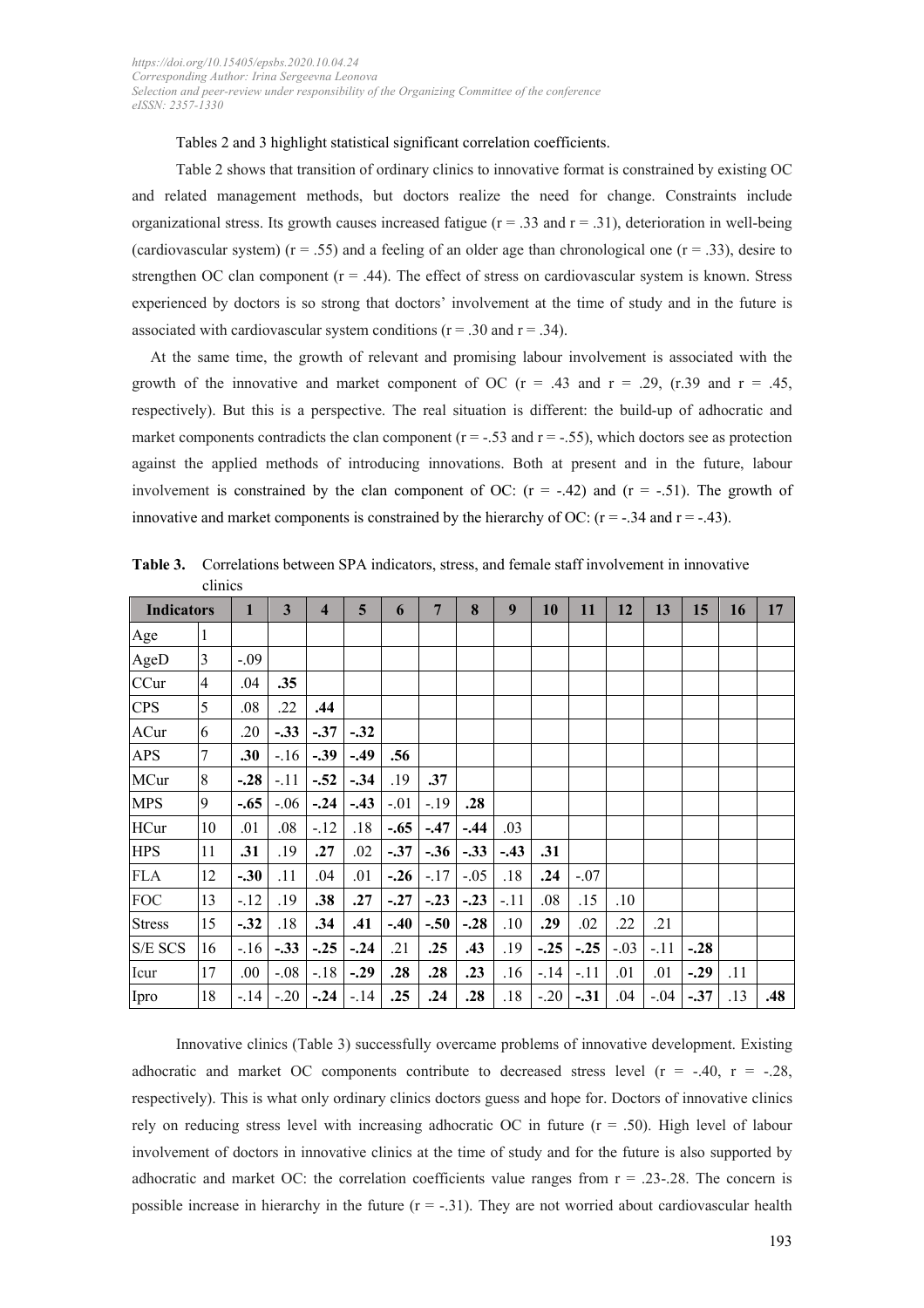problem as reducing employment factor. They associate increased involvement with decreased stress, which, on average, within normal range (Table 1), however, associated with current organizational conditions in their clan component ( $r = .34$  and  $r = .41$ ), which, plays a dual role. On the one hand, support of colleagues is important in all areas of professional activity, and on the other hand, dependence on existing relationships can negatively affect internal competition development and restrain desire to develop more intensively than less innovative colleagues.

## **7. Conclusion**

OC of innovative clinics is characterized by dominant adhocratic and market characteristics with significant clan component presence. For female doctors of innovative clinics, a younger SPA age is typical than for their colleagues from ordinary clinics.

Female doctors of ordinary clinics work in conditions of a clan-hierarchical OC traditional for Russian companies. They exhibit characteristics of gender stereotypes, but link the future with innovative market changes, although they currently resist them.

Constraining factor of transition of ordinary clinics to innovative format is administrative methods of organizational change, characteristic of OC with pronounced hierarchy. These methods cause a high level of stress, which leads to deterioration in indicators of SPA, which negatively affects labour involvement of female doctors, rising desire to absolutize clan character of OC.

Successful transition to innovative model for ordinary clinics is associated with the management of female staff SPA. This is possible due to decrease in hierarchy of organizational conditions and related administrative management methods, stress prevention, promotion of innovative values as the basis of new labour structure.

#### **Acknowledgments**

The reported study was funded by RFBR according to the research project 19-013-00910 "Sociopsychological age of the staff of the Russian enterprises under the conditions of variability of organizational cultures of the transitive economy".

#### **References**

- Burkley, M., Andrade, A., & Burkley, E. (2016). When using a negative gender stereotype as an excuse increases gender stereotyping in others. *The Journal of Social Psychology*, *156*(2), 202-210. https://doi.org/10.1080/00224545.2015.1090945
- Caesens, G., Stinglhamber, F., Demoulin, S., & De Wide, M. (2017). Perceived organizational support and employees' well-being: the mediating role of organizational dehumanization. *European Journal of Work and Organizational Psychology, 26*(4), 527–540. https://doi.org/10.1080/1359432X.2017.1319817
- Cameron, K. S., & Quinn, R. E. (2011). *Diagnosing and changing organizational culture. Based on the competing values framework* (3d ed.). Jossey-Bass.
- Castellano, N., Rocca, A., & Read, R. (2019). Analyzing the gender gap in European labor markets at the NUTS-1level. *Cogent Social Sciences, 5*(1). https://doi.org/10.1080/23311886.2019.1595294